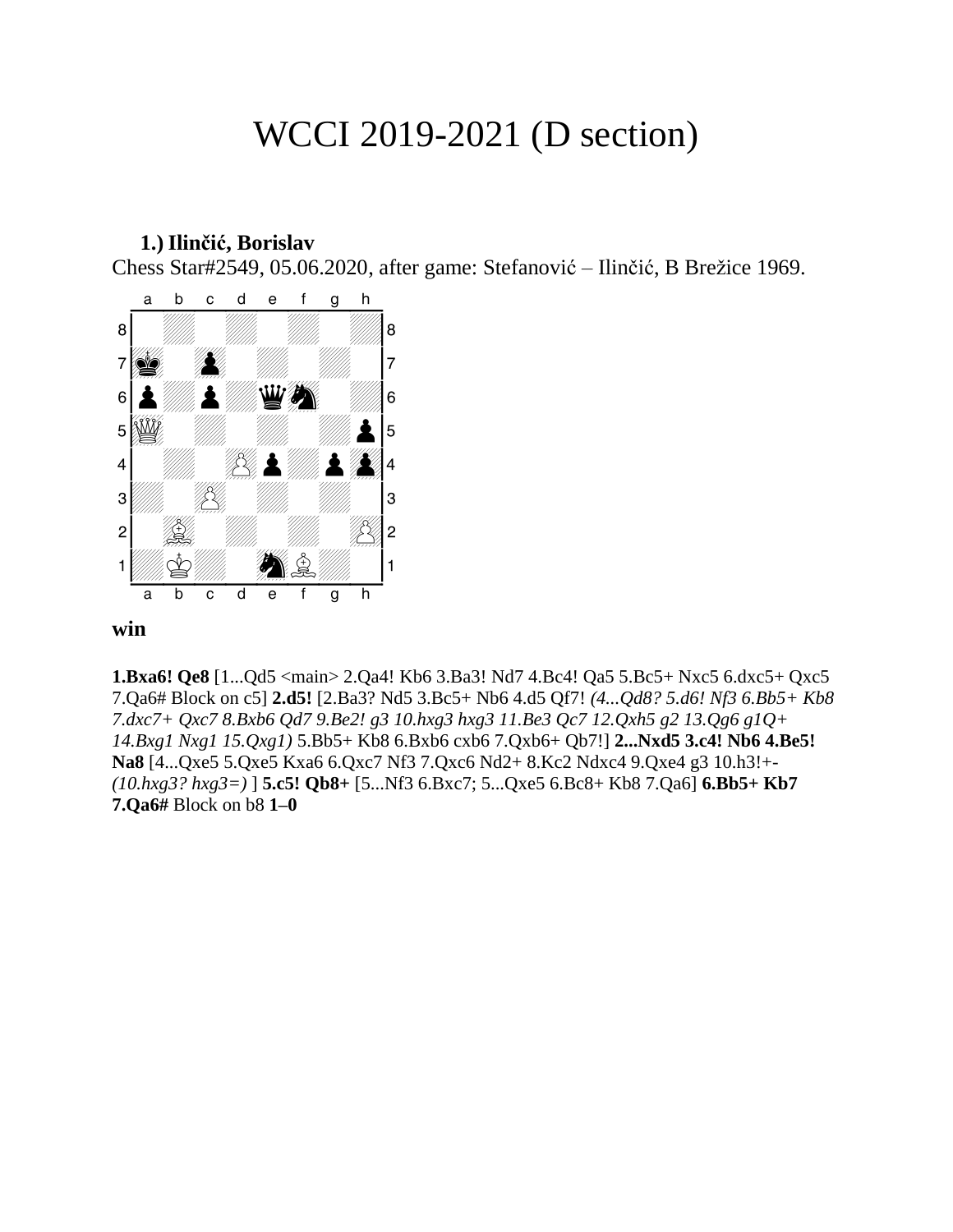### **2.) Ilinčić, Borislav**

Phenix#8614, 2019 Phenix=301–302 Phenix/11–12.



**1.Rd8** [1.bxc6? Re7!? 2.Rxd5 *(2.b4 d4 3.b5 Re5+ 4.Kxd4 Rxb5 5.Rd8 Kb6 6.Rxc8 Kxc6 7.Rb8 Rd5+ 8.Ke4 Kxc7=)* 2...Rxc7 3.Rd7 Kb8 4.b4 Na7=] **1...Re7** [1...Re5 2.bxc6! d4+ *(2...Nb6 3.Kd6 Rh5 4.Rb8)* 3.Kxd4 Rh5 4.Rxc8 Kb6 5.Ra8! Kxc7 6.Ra6+-] **2.Rxc8 Kb7 3.Ra8! Rxc7 4.b6! Rc8** [4...Rd7 5.Ra7+ Kc8 6.Kxc6!+-; 4...Kxa8 5.bxc7 Kb7 6.Kd6 Kc8 7.Kxc6 d4 8.b4 d3 9.b5 d2 10.b6 d1Q 11.b7#] **5.Ra7+ Kb8 6.b7!** [6.Rd7? Re8 7.Kxc6 Rc8+ 8.Kb5 Rc1= *(8...Rc3? 9.Ka6!+-)* ] **6...Rc7 7.Kb6 1–0**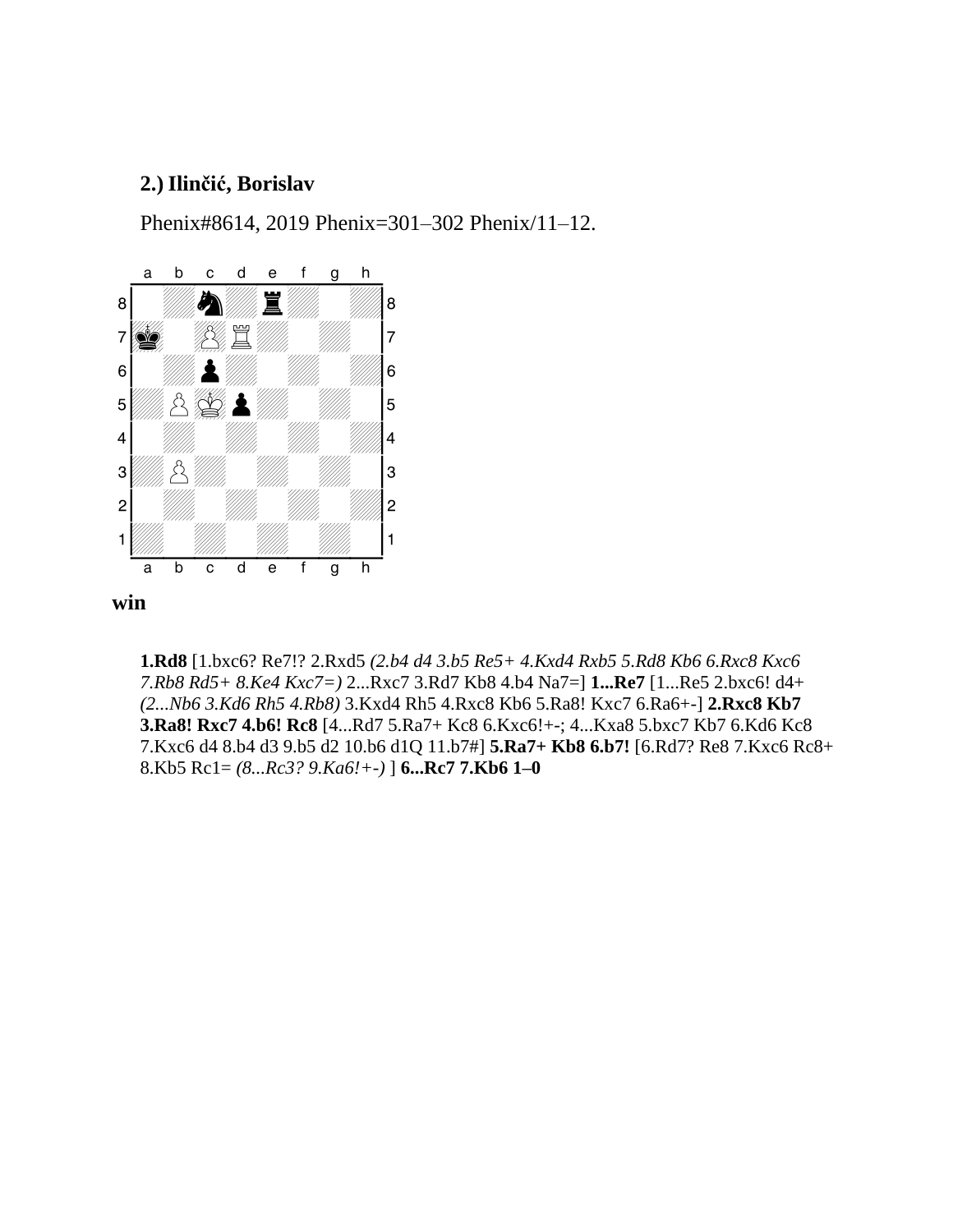# **3. ) Ilinčić, Borislav**

Phenix 317/318, 04.2021



**win**

**1.c6 Ka6** [1...g3 2.c7 g2 3.Nf3+-] **2.Ne4 Ng3** [2...b4 3.Nd6 b5 4.c7+-; 2...Nf2 3.Nd6 Ne4 4.Nxe4] **3.Nd6 Ne4** [3...Nf5 4.Nxf5 h3 5.Nd6! *(5.Ne7? h2=)* ] **4.Nxe4 h3 5.Nd6 h2 6.c7 h1Q 7.c8Q+ Ka5 8.Nb7+ Ka6 9.Nc5+ Ka5 10.Qa6# 1–0**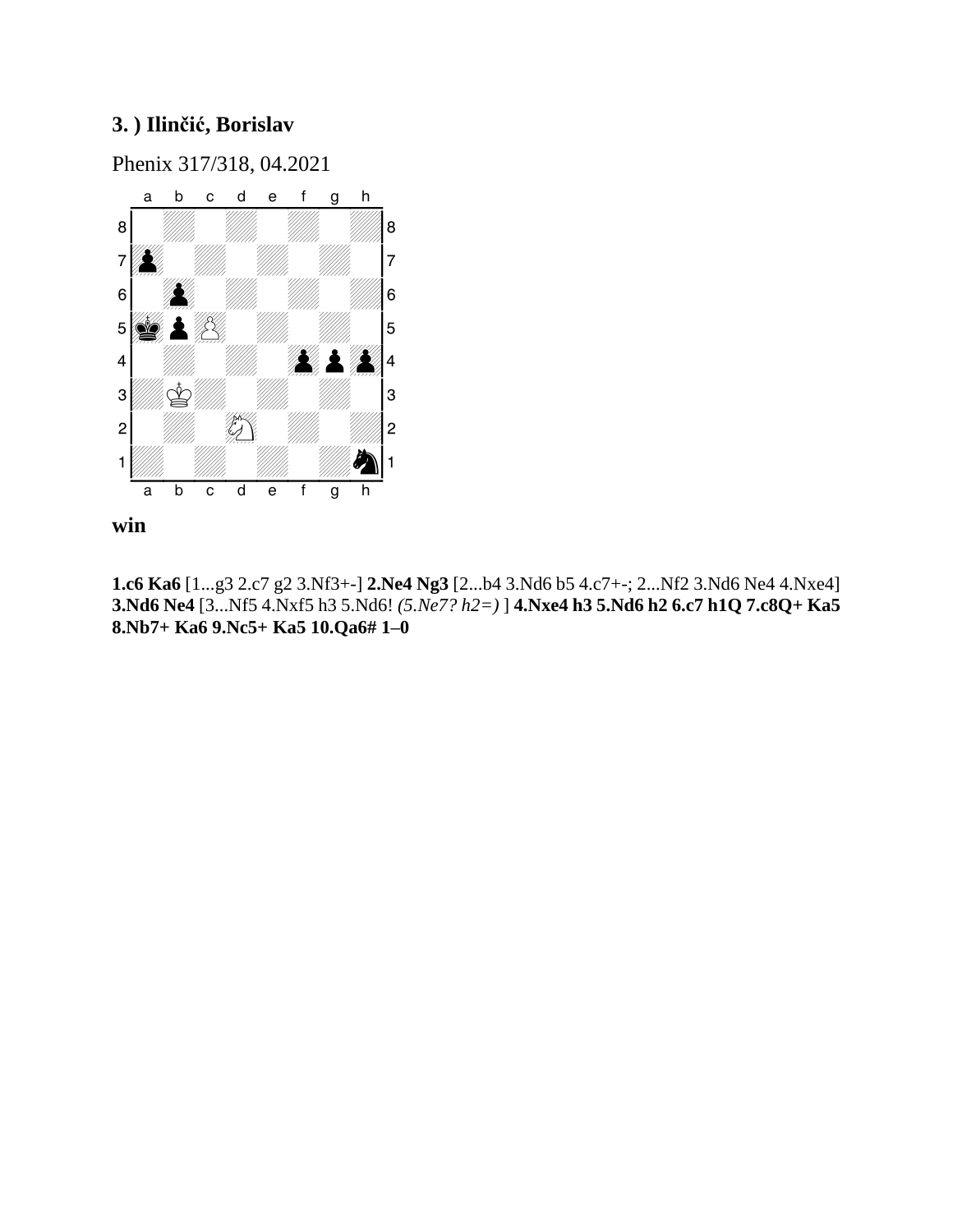# **4. ) Ilinčić, Borislav**

Phenix 317/318, 04.2021





**1.Nc3+!** [1.Nb4+? Kd6 2.Qf8+ Qe7 3.Qxb8+ Qc7] **1...Kd6** [1...Ke5 2.Qf4#] **2.Qf8+ Qe7 3.Qxb8+** [3.Qf4+? Qe5 4.Qb4+ Qc5 5.Qxb8+ Ke7=] **3...Qc7** [3...Kc5 4.Qb4#] **4.Qf8+!**  [4.Qb4+ c5 5.Qf4+ Kc6 6.Qa4+ Kd6=] **4...Qe7 5.Qf4+ Qe5 6.Qb4+ Qc5** [6...c5 7.Qb8++- ] **7.Qb7! Bf5** [7...Nb5 8.Qd7+ Threat 8...Ke5 9.Qe6+ Kd4 10.Qe3#; 7...Nf5 8.Ne4+] **8.Ne4+! Bxe4 9.Qd7+ Ke5 10.d4+! Qxd4 11.Qe6# 1–0**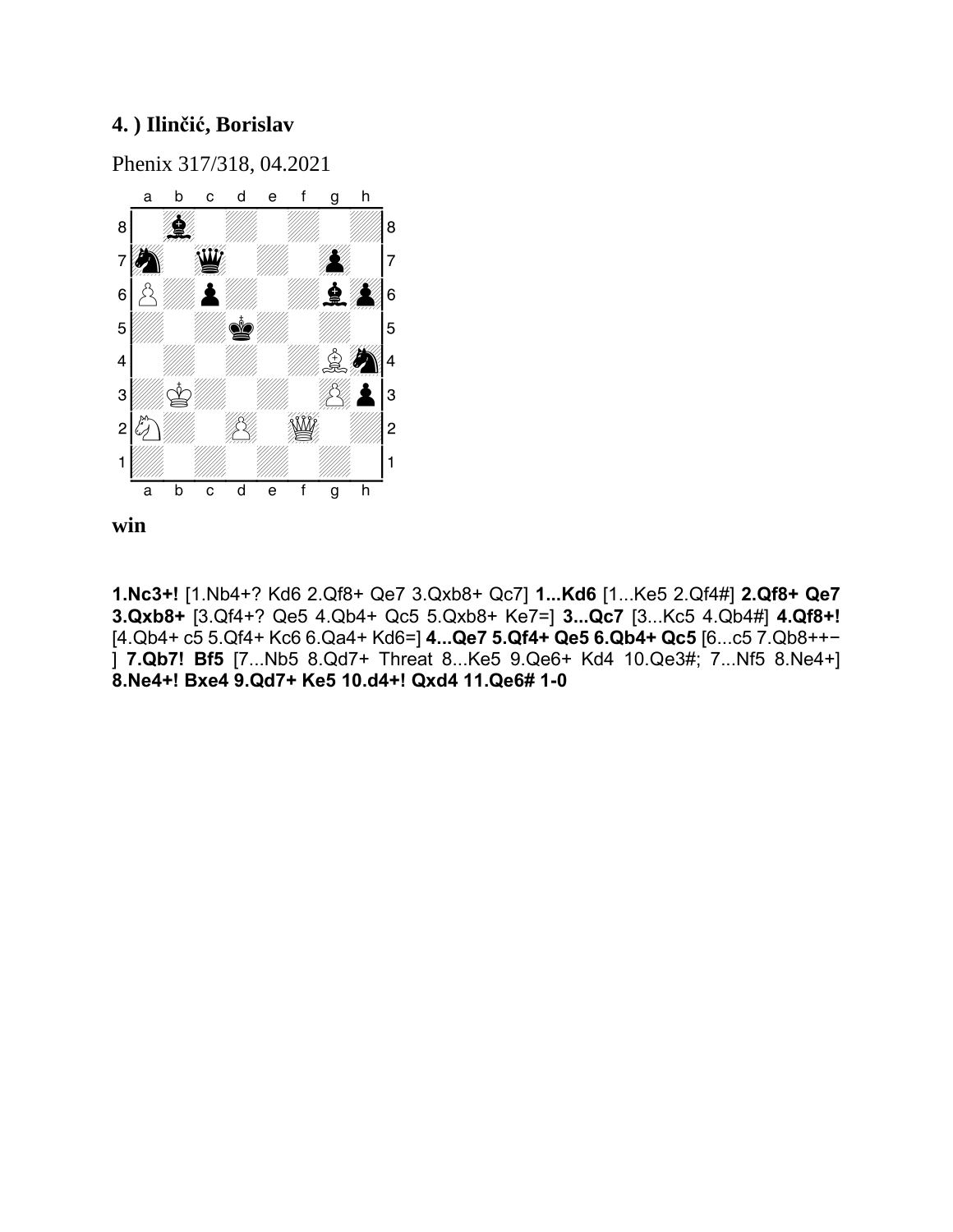# **5.) Ilinčić, Borislav**

Shakhmatnaya Kompozitsia#14, 2019



# **win**

**1.Rc7! Qxc7 2.Qe8+ Kh7 3.Nxe6! Rh6+!** [3...Qxc2 4.Ng5+ Kh6 5.Qh5#] **4.Kg5 Rxe6** [4...Qxc2 5.Nf8+ Kg8 6.Ng6+ Kh7 7.Qh8#] **5.Bxf5+ g6 6.Bxe6 Qc1+ 7.Kf6! Qf1+ 8.Bf5! 1–0**